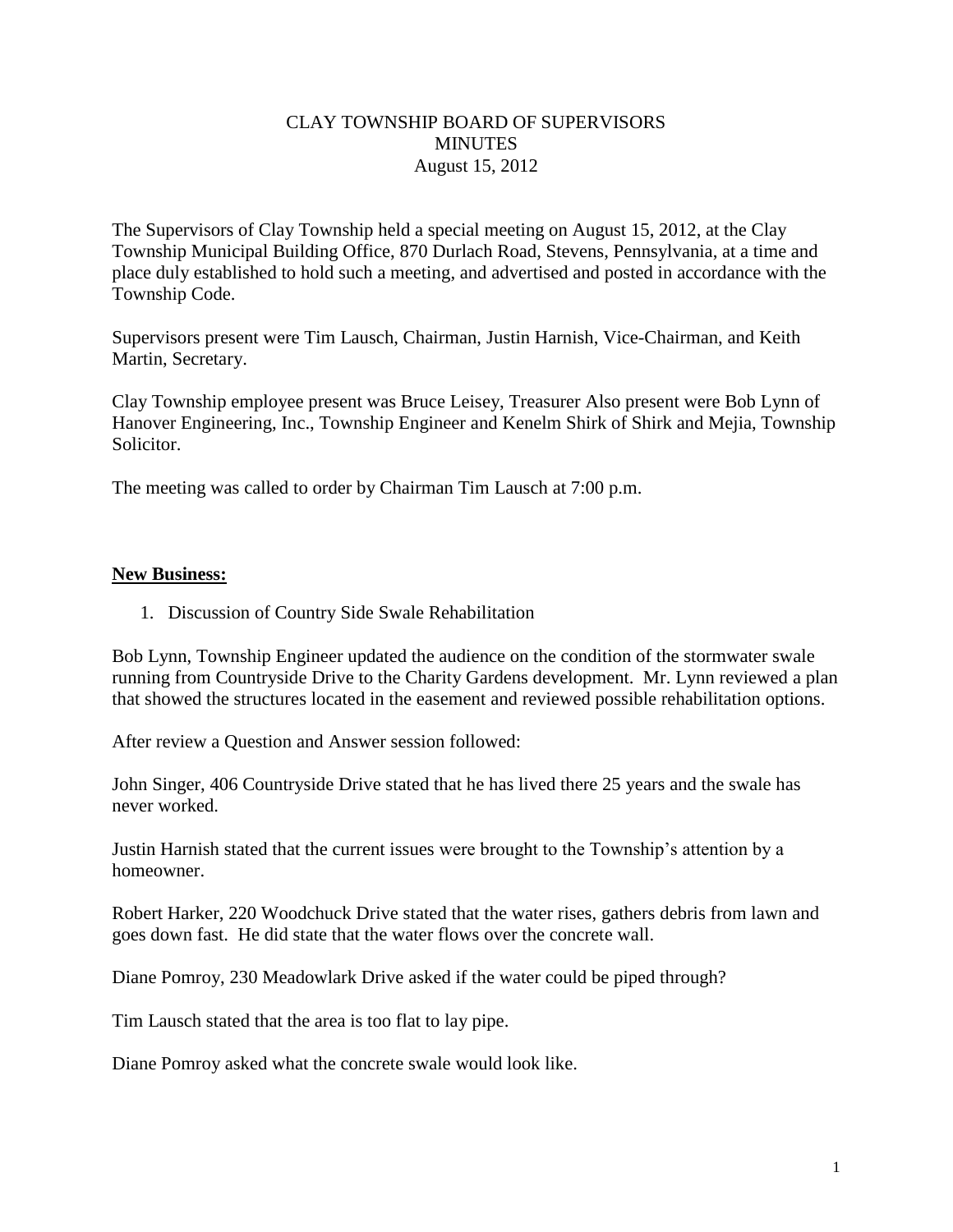Paul Good, 240 Meadowlark Drive stated that grass will not solve the problem and the same issues will happen again in a few years and stated that sump pumps flow water into the swale for days after a rain.

Marshall Smith, 230 Meadowlark Drive asked how large the easement is and who would pay for repairs to the concrete?

The property located at 224 Woodchuck Drive has a barn built 25' from the center of the swale and the easement is 50'.

Bruce Leisey stated that there is no need to move the barn.

John Singer asked if pipe could be run to manhole and then pump water.

Tim Lausch stated that with the flatness of the area laying pipe is not a solution.

Marshall Smith also stated that he has laying water in his driveway.

Diane Pomroy asked what liability HomeTowne Square has with this stormwater swale and the issues that are occurring.

Bob Lynn stated that the Township is working with HomeTowne square on controlling water.

Robert Hacker asked if the concrete would make the water run too fast and come up further on his property.

Tim Lausch asked if the members of the audience would be willing to remove fences and other obstructions. The audience members were generally in favor of the idea.

John Singer asked if the fence on his property would need to be moved?

Tim Lausch stated that we are not sure at this time.

Paul Good stated that he is willing to move obstructions but, not for a grass strip.

Iva Trout, 260 Meadowlark Drive asked if the water will run faster off the concrete?

Marshall Smith asked what will happen after improvements are done?

Diane Pomroy asked if a combination of grass and concrete would work?

Tim Lausch stated that the combination would not work. He also asked if the residents would share in the process financially.

Marshall Smith asked what does the Board of Supervisors mean by financial sharing?